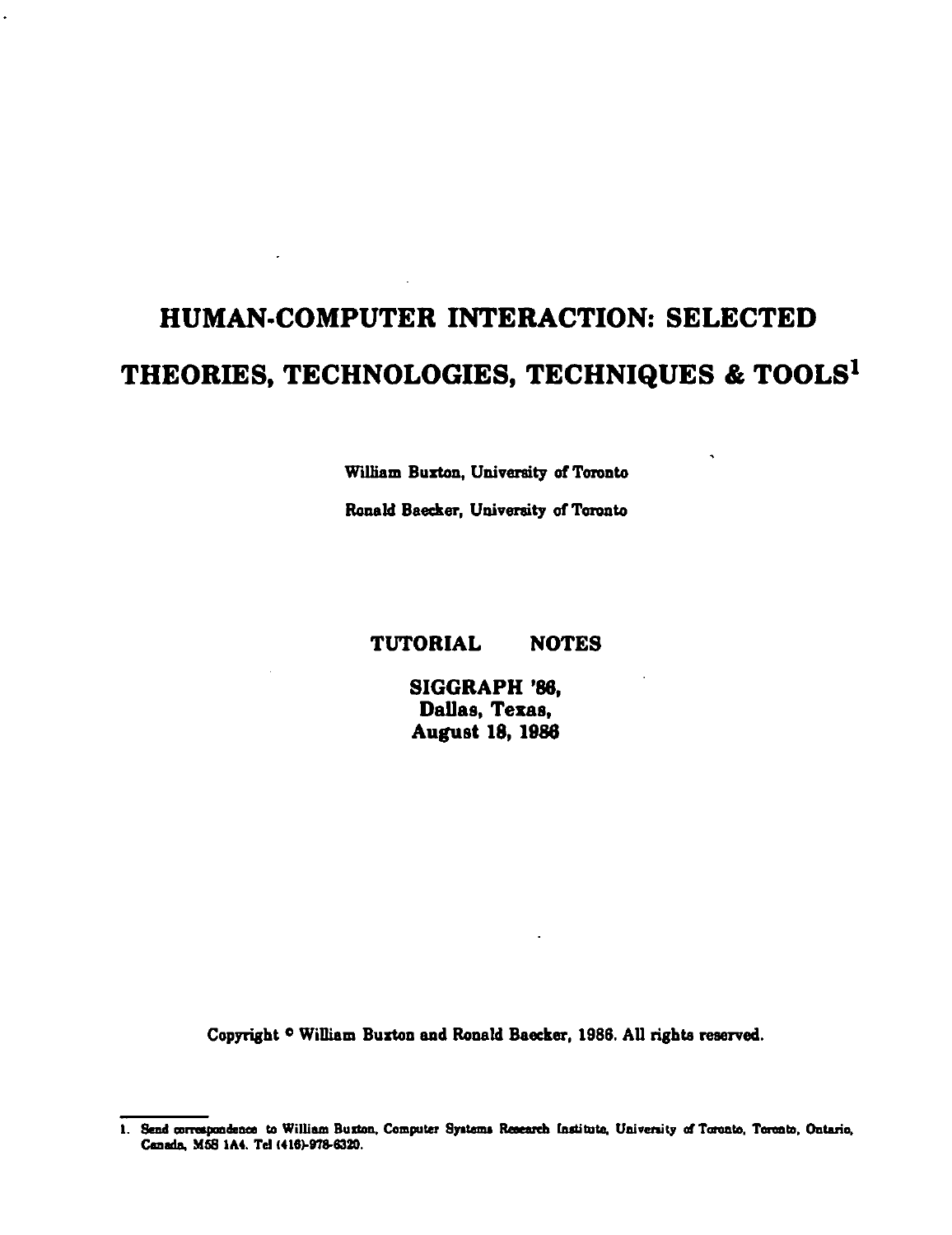## **TABLE OF CONTENTS**

## **INTRODUCTION**

 $\mathbf{y}^{\prime}$ 

 $\mathcal{L}$ 

| $\bullet$                                   | <b>Overview</b>                                                                                   | 1                       |
|---------------------------------------------|---------------------------------------------------------------------------------------------------|-------------------------|
| $\bullet$                                   | Who Should Attend?                                                                                | $\frac{2}{7}$           |
| ٠                                           | Lecturers                                                                                         | $\overline{2}$          |
| $\bullet$                                   | Format of Notes and Presentation                                                                  | $\overline{\mathbf{2}}$ |
|                                             | <b>LECTURE NOTES</b>                                                                              |                         |
| $\bullet$                                   | Part 1: Theories: Chunking & Phrasing                                                             | 3                       |
| $\bullet$                                   | Part 2: Technologies:                                                                             | 10                      |
|                                             | <b>Haptic Input</b>                                                                               | 10                      |
|                                             | Audio I/O                                                                                         | 22                      |
|                                             | <b>Graphical Output</b>                                                                           | 25                      |
| ٠                                           | Part 3: Interaction Techniques                                                                    | 32                      |
|                                             | Part 4: User Interface Management Tools                                                           | 39                      |
|                                             | <b>APPENDICES:</b>                                                                                |                         |
| Appendix A: Sources for Video-Tape Examples |                                                                                                   | 51                      |
|                                             | Appendix B: Directory of Vendors of Interactive Technologies                                      | 55                      |
|                                             | <b>SELECTED REPRINTS</b>                                                                          |                         |
| $\bullet$                                   | <b>Theories</b>                                                                                   |                         |
|                                             | Chunking and Phrasing and the Design of Human-Computer Dialogues W. Buxton                        | 59                      |
| ٠                                           | <b>Haptic Input</b>                                                                               |                         |
|                                             | There's More to Interaction than Meets the Eye W. Buxton                                          | 65                      |
|                                             | Lexical and Pragmatic Considerations of Input Structures W. Buxton                                | 77                      |
|                                             | Notes on Chord Keyboards W. Buxton                                                                | 85                      |
| ٠                                           | Issues and Techniques in Touch-Sensitive Tablet Input W. Buxton, R. Hill & P. Rowley<br>Audio I/O | 95                      |
|                                             | Communicating with Sound S. Bly et al.                                                            | 105                     |
|                                             | Musicians MAke a Standard: The MIDI Phenomenon G. Loy                                             | 111                     |
|                                             | Computer to MIDI Interfaces S. Cummings & D. Milano                                               | 121                     |
|                                             | Talking Instead of Typing J. Lazzaro                                                              | 123                     |